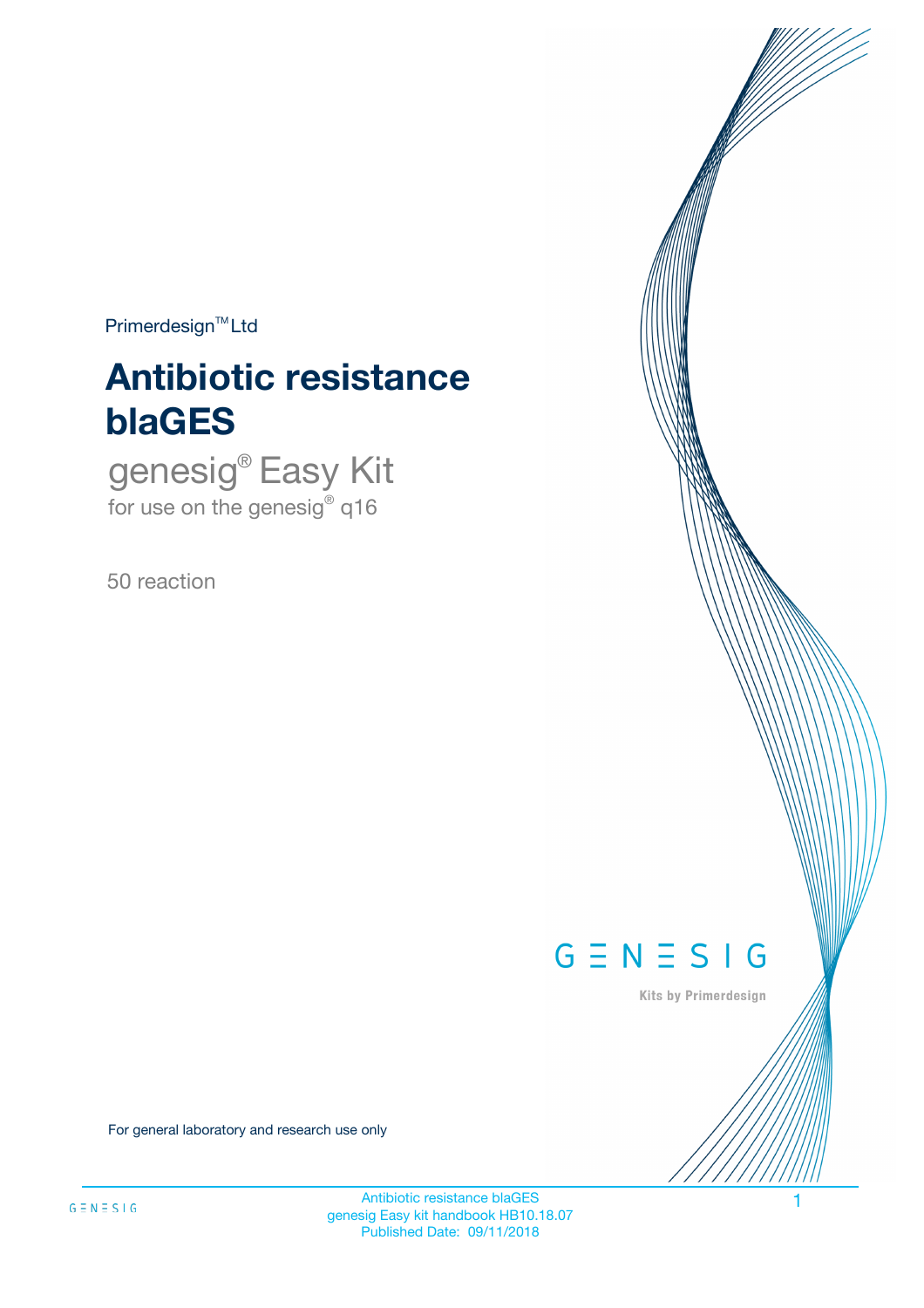## genesig® Easy: at a glance guide

#### **For each DNA test**

| Component              | <b>Volume</b> | Lab-in-a-box pipette |  |
|------------------------|---------------|----------------------|--|
| blaGES reaction mix    | 10 µl         |                      |  |
| <b>Your DNA sample</b> | $10 \mu$      |                      |  |

#### **For each positive control**

| Component                 | Volume          | Lab-in-a-box pipette |  |
|---------------------------|-----------------|----------------------|--|
| blaGES reaction mix       | 10 <sub>µ</sub> |                      |  |
| Positive control template | $10 \mu$        |                      |  |

#### **For each negative control**

| Component           | <b>Volume</b>   | Lab-in-a-box pipette |  |
|---------------------|-----------------|----------------------|--|
| blaGES reaction mix | 10 <sub>µ</sub> |                      |  |
| <u>Water</u>        | 10 <sub>µ</sub> |                      |  |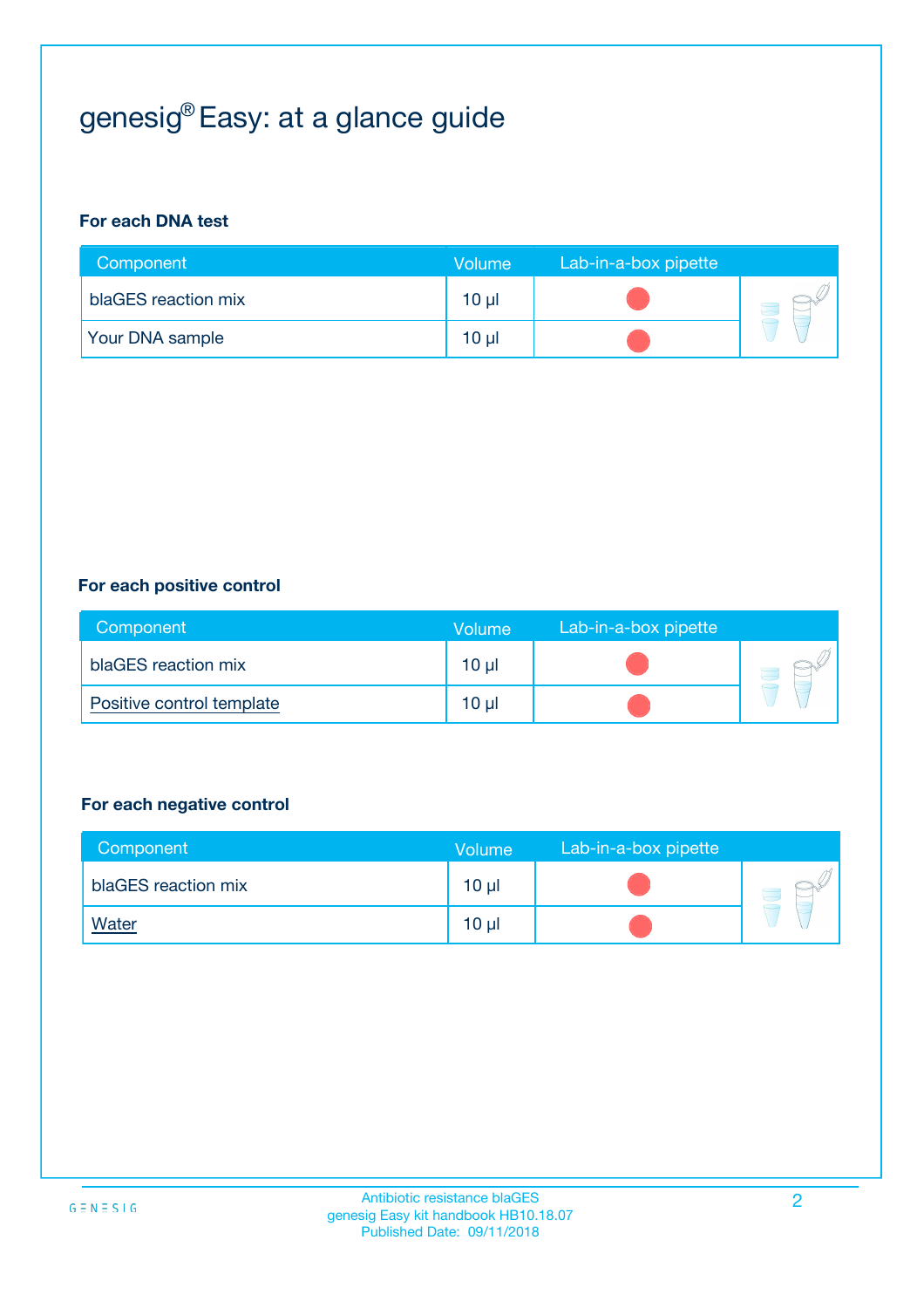## Kit Contents



### Reagents and equipment to be supplied by the user

#### **genesig® q16 instrument**

#### **genesig® Easy Extraction Kit**

This kit is designed to work well with all processes that yield high quality RNA and DNA but the genesig Easy extraction method is recommended for ease of use.

#### **genesig® Lab-In-A-Box**

The genesig Lab-In-A-Box contains all of the pipettes, tips and racks that you will need to use a genesig Easy kit. Alternatively if you already have these components and equipment these can be used instead.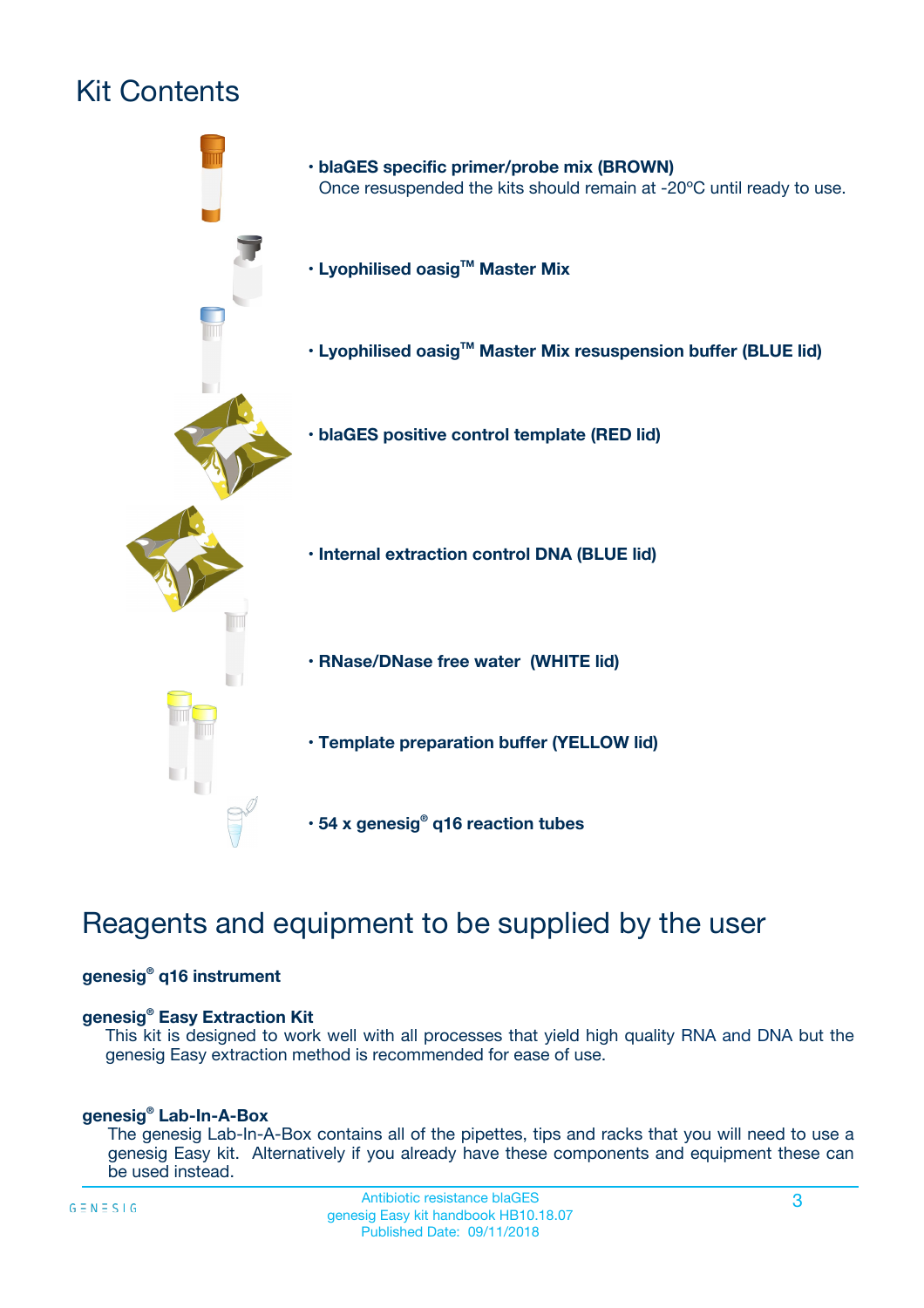### Step-by-step guide

### 1. Create your reaction mix



Use the blue pipette to transfer 500µl**\*** of the oasig Master Mix resuspension buffer into the tube of lyophilised oasig Master Mix and mix well by gently swirling. Then transfer all of that master mix into the brown tube labelled blaGES primers/probe.

**\***Transfering 525µl of the oasig Master Mix resuspension buffer to your oasig Master Mix (instead of the 500µl recommended above) will enable you to take full advantage of the 50 reactions by accounting for volume losses during pipetting. In order to do so with the genesig Easy fixed volume pipettes use 1x blue, 2x red and 1x grey pipettes to make the total volume. Please be assured that this will not adversely affect the efficiency of the test.

Cap and shake tube to mix. A thorough shake is essential to ensure that all components are resuspended. **Failure to mix well can produce poor kit performance.**

Leave to stand for 5 minutes. Now your reaction mix is ready to use.

Store the reaction mix in the freezer from hereon.

#### Top tip

- Ensure that the reaction mix is mixed thoroughly before each use by shaking.
- **•** Once resuspended do not expose genesig Easy kit to temperatures above -20°C for longer than 30 minutes at a time.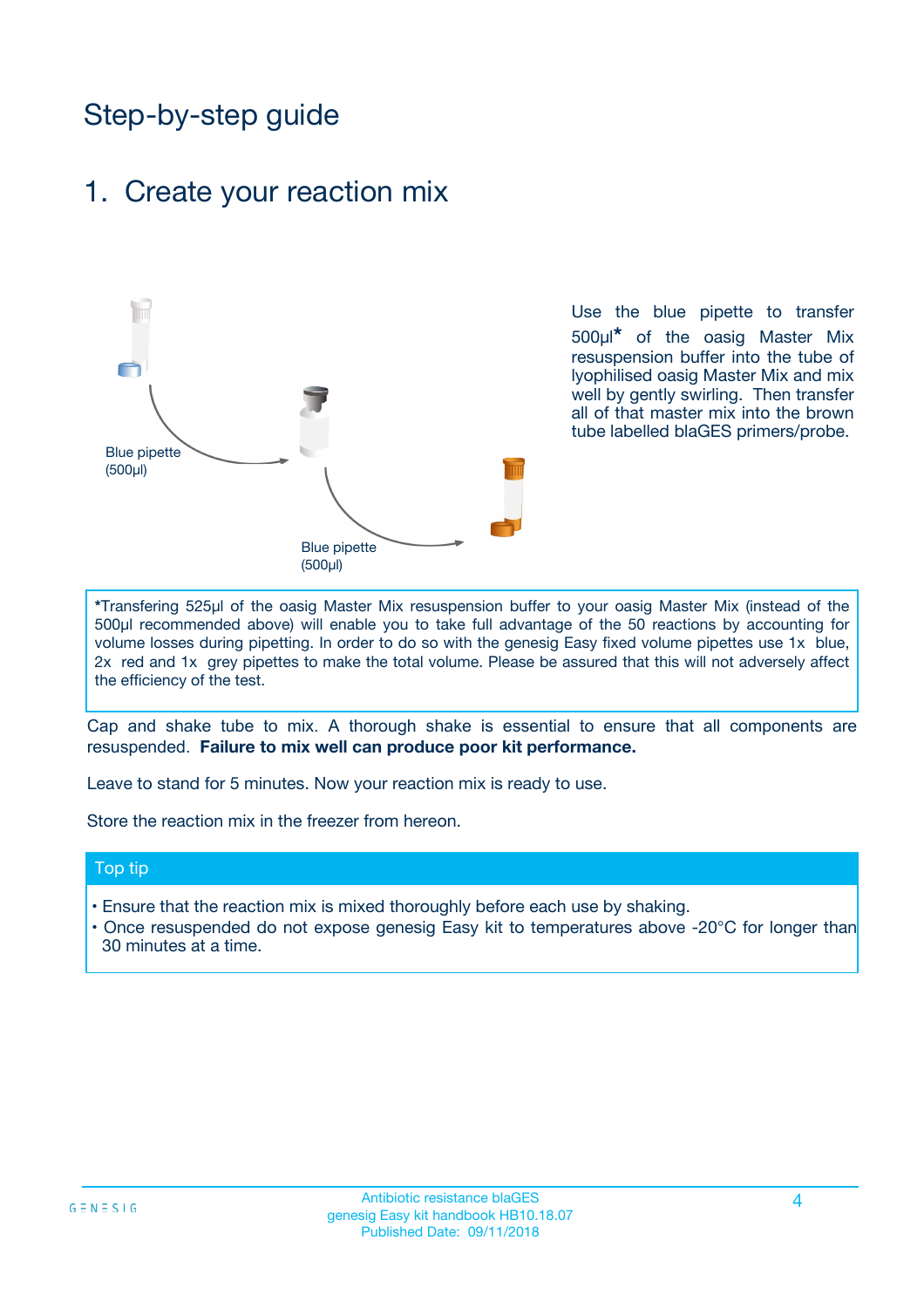## 2. Internal extraction control



Use the blue pipette to transfer 1000µl (2 x 500µl) of template preparation buffer into the Internal Extraction Control DNA tube. Cap and shake tube to mix.

Your kit contains Internal Extraction Control DNA. This is added to your biological sample at the beginning of the DNA extraction process. It is extracted along with the DNA from your target of interest. The q16 will detect the presence of this Internal Extraction Control DNA at the same time as your target. This is the ideal way to show that your DNA extraction process has been successful.

#### **If you are using an alternative extraction kit:**

Use the red pipette to transfer 10µl of Internal Extraction Control DNA to your sample **after** the lysis buffer has been added then follow the rest of the extraction protocol.

#### **If you are using samples that have already been extracted:**

Use the grey pipette to transfer 5µl of Internal Extraction Control DNA to your extracted sample.

### 3. Add reaction mix to all reaction tubes



For every reaction to be run, use the red pipette to add 10µl of your blaGES reaction mix to every tube.

#### Top tip

- Always pipette the reaction mix directly into the bottom of the tube.
- You can label the tube lids to aid your reaction setup but avoid labelling tube sides.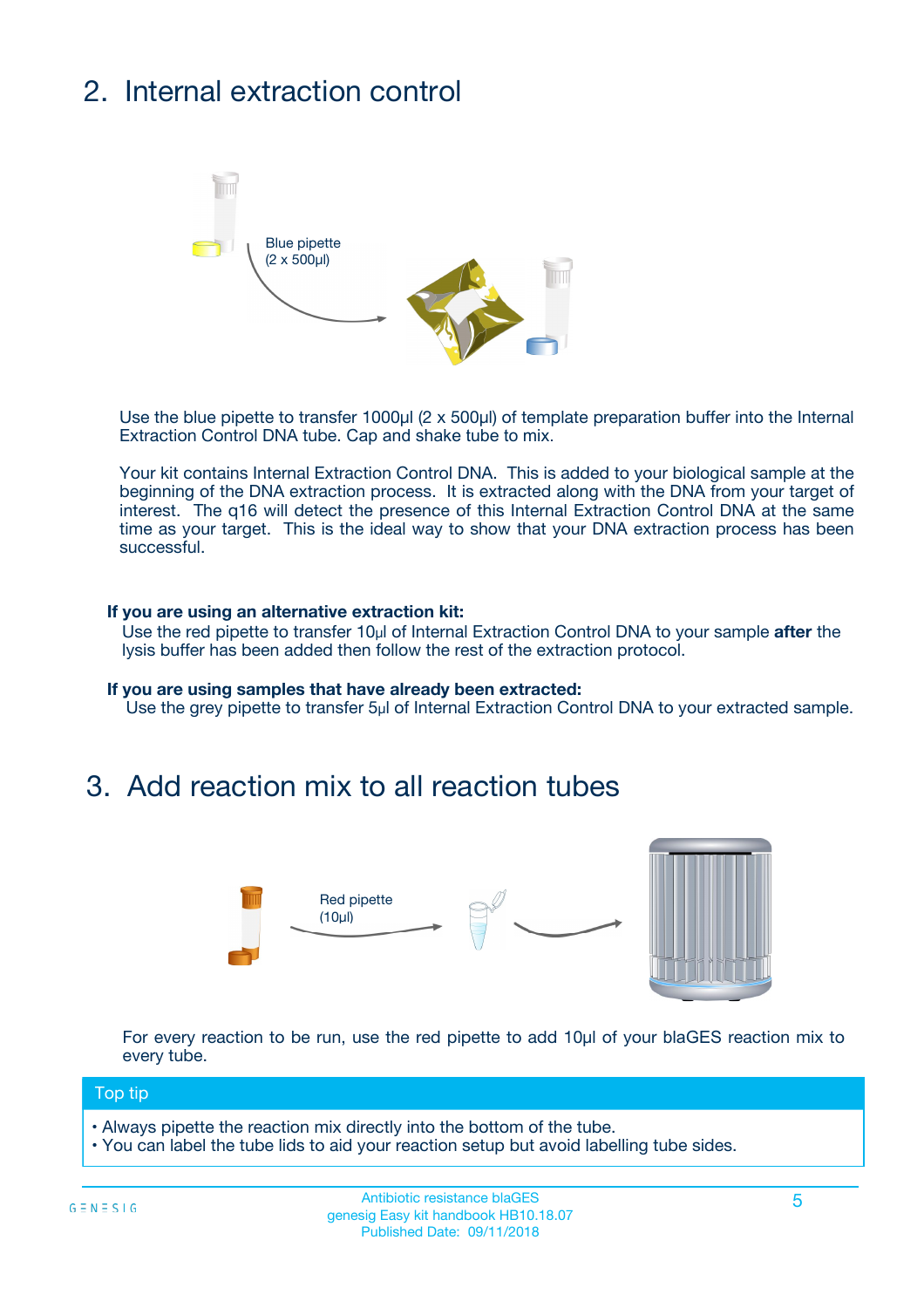### 4. Negative control



For each test you will require a negative control. Instead of DNA, water is used. This sample should typically prove negative thus proving that all of your positive samples really are positive.

To create a negative control reaction simply use the red pipette to add 10µl of the water to the required reaction tubes. Close these tubes after adding the water.

Because some genesig kit targets are common in the environment you may occasionally see a "late" signal in the negative control. The q16 software will take this into account accordingly.

#### Top tip

**•** Always add the water to the side of the tube to reduce the introduction of bubbles.

### 5. Set up a test



For each sample you wish to analyse, use the red pipette to add 10µl of your DNA sample to the required reaction tubes. Close these tubes after adding the sample. Always change pipette tips between samples.

#### Top tip

**•** Always add the DNA sample to the side of the tube to reduce the introduction of bubbles.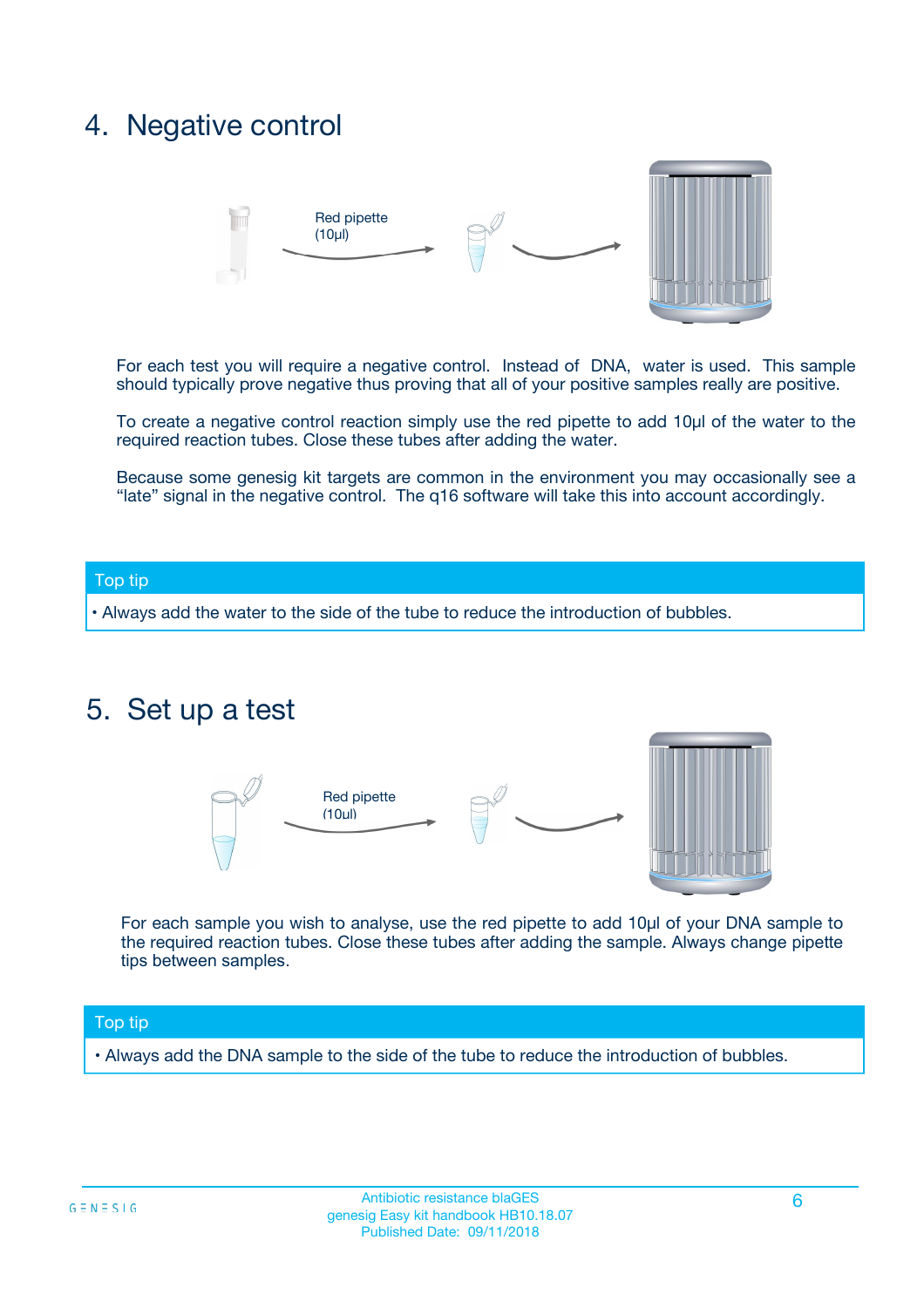### 6. Positive control



Use the blue pipette to transfer 1000µl (2 x 500µl) of template preparation buffer into the positive control template tube. Cap and shake tube to mix.

Each time you run a test you will require a positive control. This is a small portion of DNA from your target of interest. It serves two purposes:

1. It will always test positive so it shows that everything is working as it should be.

2. The q16 software knows how much DNA is present in the positive control. So it can automatically compare your sample of interest with the positive control to calculate the amount of target DNA in your sample.

To create a positive control reaction, simply use 10µl of the positive control instead of your DNA sample.



Take great care when setting up your positive control. The positive control template has the potential to give you a false positive signal in your other samples. Set positive controls up last after all other sample tubes are closed. Always change pipette tips between samples. You may even choose to set up positive controls in a separate room.

#### Top tip

**•** Always add the positive control to the side of the tube to reduce the introduction of bubbles.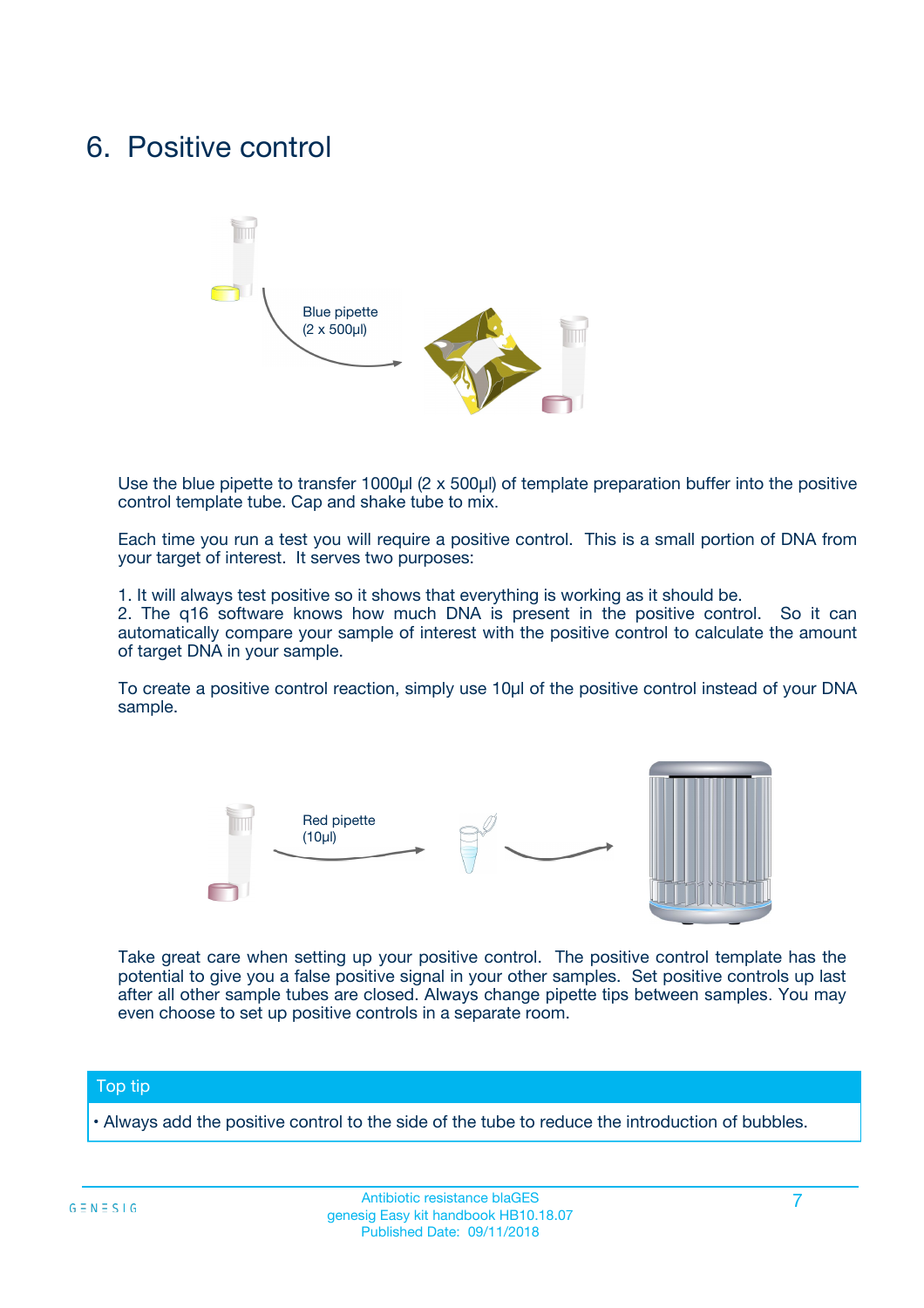## 7. Running the test

Place the tubes into the correct positions in your q16 as defined by the software, this may include positioning of empty tubes to ensure that the q16 lid is balanced. The run can then be started.

| genesig q16 PCR software - 1.2                                               |                                | $\begin{array}{c c c c} \hline \multicolumn{3}{c }{\textbf{0}} & \multicolumn{3}{c }{\textbf{0}} \end{array}$ |                              |
|------------------------------------------------------------------------------|--------------------------------|---------------------------------------------------------------------------------------------------------------|------------------------------|
| $\vert \cdot \vert$<br><b>Open Experiments:</b><br>Unsaved (New Experiment 2 | Open<br>Save<br>$\sqrt{9}$ New | Save As<br><b>C</b> Close<br>$G \equiv N \equiv S \mid G$<br><b>X</b> Configuration                           |                              |
| Setup<br><b>Results</b><br><b>Stages:</b>                                    |                                |                                                                                                               |                              |
| <b>Notes</b>                                                                 | <b>Samples</b>                 | <b>Tests</b>                                                                                                  |                              |
| <b>Name and Details</b>                                                      | Color<br>Name                  | Note<br>Color<br>Note<br>Name                                                                                 |                              |
| New Experiment 2017-10-26 11:06                                              | Sample 1                       | ÷<br>Test <sub>1</sub>                                                                                        | ÷                            |
| Kit type: genesig® Easy Target Detection kit                                 | Sample 2                       |                                                                                                               |                              |
| Instrument Id.:                                                              | Sample 3                       | $\qquad \qquad \blacksquare$                                                                                  | $\qquad \qquad \blacksquare$ |
| <b>Run Completion Time:</b>                                                  | Sample 4                       |                                                                                                               |                              |
| <b>Notes</b><br>A<br>⊺៴                                                      | Sample 5                       | $\triangle$<br>$\oplus$                                                                                       | 借<br>₩                       |
| <b>Well Contents</b>                                                         |                                | Run                                                                                                           |                              |
| Pos.<br><b>Test</b>                                                          | Sample                         | <b>Run Status</b>                                                                                             |                              |
| Test 1<br>-1                                                                 | <b>Negative Control</b>        | $\blacktriangle$                                                                                              |                              |
| $\overline{2}$<br>Test 1                                                     | <b>Positive Control</b>        |                                                                                                               |                              |
| 3<br>Test 1                                                                  | Sample 1                       | Show full log                                                                                                 |                              |
| Test 1<br>$\overline{4}$                                                     | Sample 2                       |                                                                                                               |                              |
| 5<br>Test 1                                                                  | Sample 3                       | <b>Run Control</b>                                                                                            |                              |
| Test 1<br>6                                                                  | Sample 4                       |                                                                                                               |                              |
| $\overline{7}$<br>Test 1                                                     | Sample 5                       |                                                                                                               |                              |
| 8                                                                            |                                | $\triangleright$ Start Run<br>Abort Run                                                                       |                              |
| <b>JOD FURTY TUDE TO BUILDED IN</b>                                          |                                | $\overline{\mathbf{v}}$                                                                                       |                              |

#### Top tip

- Before loading tubes into the q16, check for bubbles! Flick the bottom of the tubes to remove any bubbles that may have formed during the test setup.
- Apply centrifugal force with a sharp wrist action to ensure all solution is at the bottom of the reaction tube.
- When repeating a test you can use a previous file as a template by clicking 'open' then selecting File name > Files of Type > Experiment file as template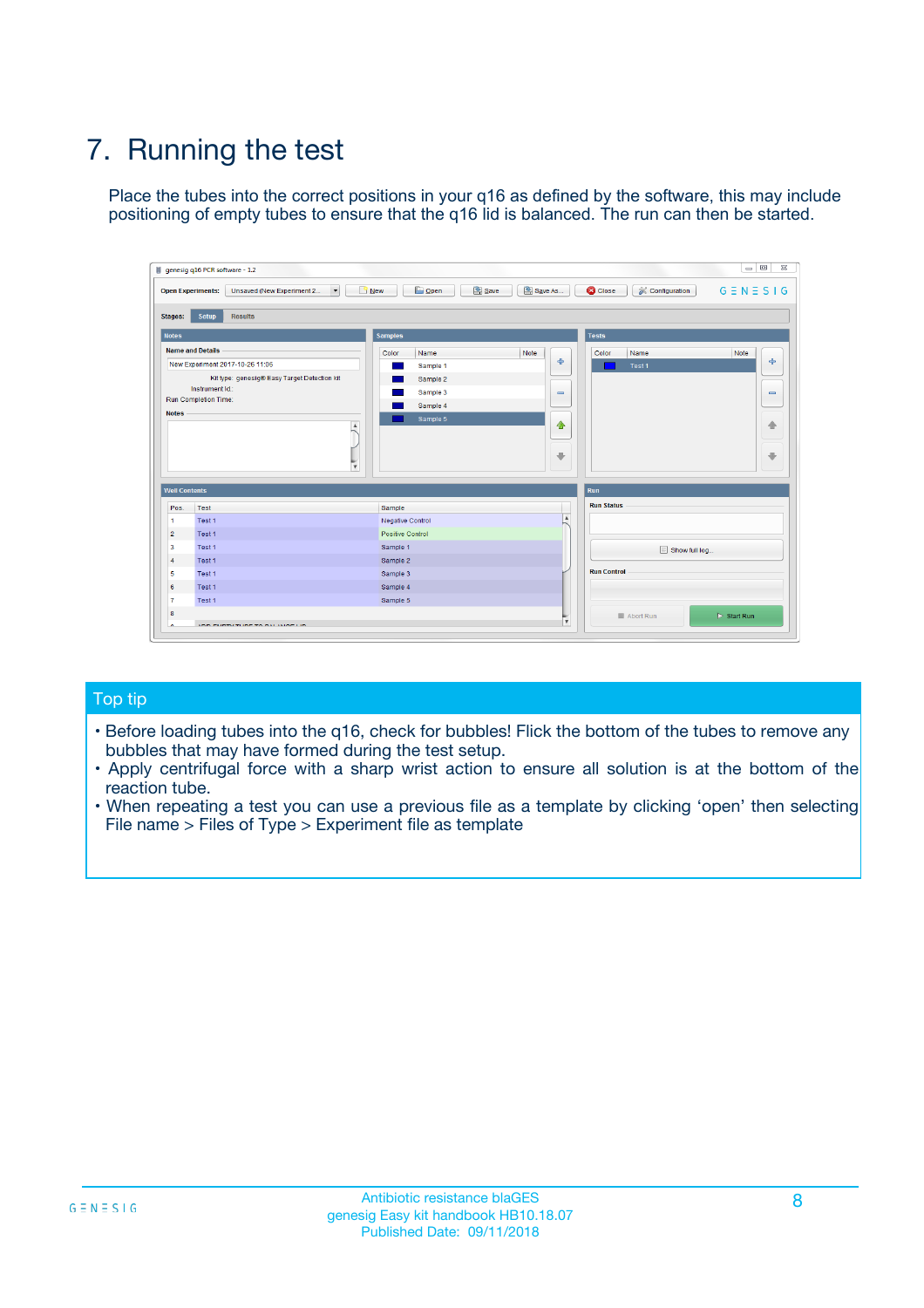### What do my results mean?

Analysis of your data is carried out automatically by the genesig q16. The following information is designed to help you fully understand a result or to troubleshoot:

### "Positive"

#### **Explanation**

Your sample has produced a positive result. Your target of interest is present and you can use the reported quantity.

"Negative"

#### **Explanation**

Your sample has produced a negative result. The target is not present in your sample.

### "Test contaminated"

#### **Explanation**

The Negative Control should be completely free of any DNA. If you see this error message it means that at some point during the setup, the Negative Control has been contaminated with DNA and has given a positive signal. This contamination has invalidated the test. The Positive Control and your test samples are both possible sources of contaminating DNA. The genesig q16 reaction tubes from previous runs will also contain very high amounts of DNA so it is important that these are carefully disposed of after the run is completed and NEVER OPENED. It may be the case that your kits have become contaminated which will lead to the same problem occurring repeatedly.

#### **Solutions**

1. Clean your working area using a commercial DNA remover solution to ensure the area is DNA free at the start of your run and re-run the test

2. If the problem persists then the kit has become contaminated and it will have to be discarded and replaced with a new kit. When you open the new kit, run a simple test to show that changing the kit has solved the problem. Prepare a test which includes only the Positive Control, the Negative Control and one 'mock sample'. For the 'mock sample' add water instead of any sample DNA. The result for the Negative Control and the mock sample should be negative indicating that contamination is no longer present.

#### **Preventive action**

An ideal lab set-up has a 'Clean area' where the test reagents are prepared and a 'sample area' where DNA samples and the Positive Control template are handled. The best workflow involves setting up all the test components (excluding the positive control template) in the clean area and then moving the tests to the sample area for sample and Positive Control addition. If this method is followed then the kit components are always kept away from possible sources of contamination. For extra security the Negative Control can be completely prepared and sealed in the clean area. All work areas should be decontaminated regularly with DNA remover.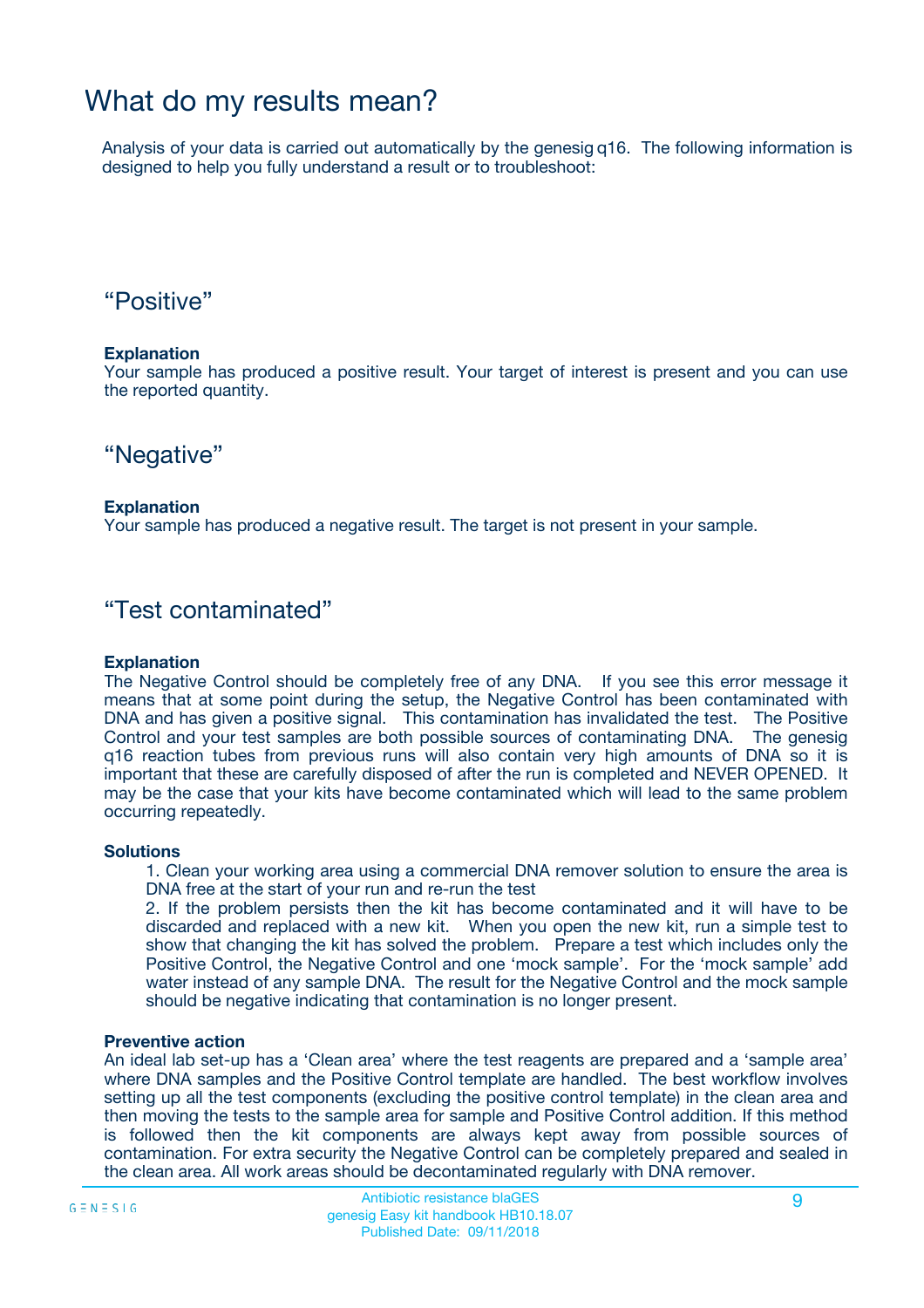### "Sample preparation failed"

#### **Explanation**

The test has failed because the quality of the sample was not high enough. The Internal Extraction Control component identifies whether the sample has been prepared correctly and is of suitable quality. This error message means that this quality control test has failed and the sample quality is not high enough for analysis.

#### **Solutions**

1. Check the sample preparation protocol for any user errors then repeat.

2. Poor quality samples can result from overloading the sample preparation protocol with too much starting material. Try reducing the amount of starting material then repeat.

3. Failing to add the Internal extraction Control DNA to your sample during the sample preparation protocol can also lead to a reported result of "sample preparation failed". Ensure that this step has not been overlooked or forgotten. If your samples are derived from an archive store or from a process separate from your genesig Easy extraction kit; you must add 5µl of Internal Extraction Control DNA into each 0.5ml of your sample to make it suitable for use on the q16.

### "Positive result, poor quality sample"

#### **Explanation**

The test is positive so if you are only interested in obtaining a 'present or absent' answer for your sample then your result is reliable. However, the test contains an Internal Extraction Control component that identifies if the sample is of high quality. This quality control test has failed and the sample is not therefore of high enough quality to accurately calculate the exact copy number of DNA present. If you require quantitative information for your sample then proceed with the solutions below.

#### **Solution**

For appropriate solutions, read the "Sample preparation failed" section of this handbook.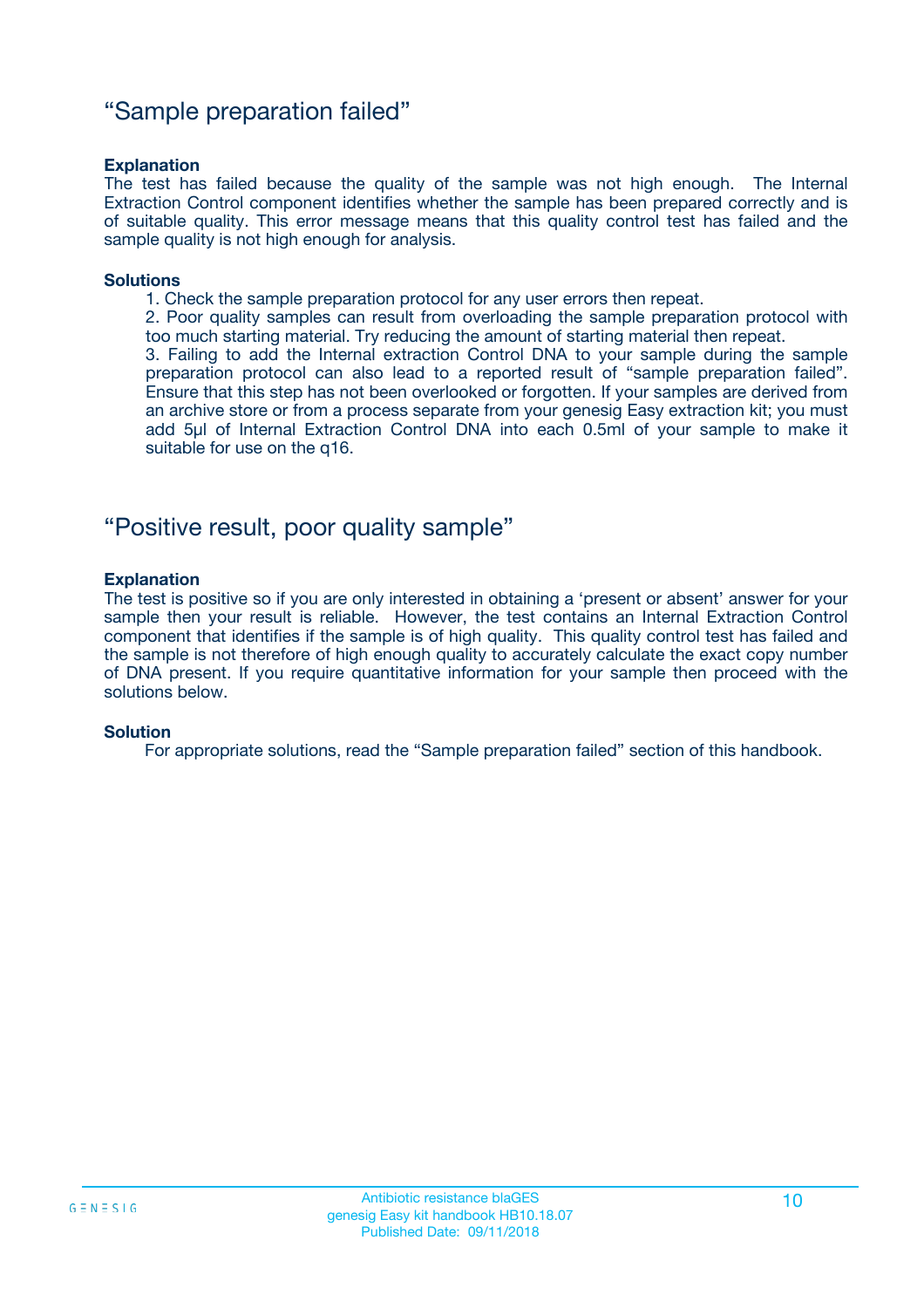### "Test failed"

#### **Explanation**

The test has failed because the Positive Control has not worked. The Positive Control is present to show that all aspects of the test are working correctly together. When this control test fails, the test as a whole is invalidated. This finding indicates that a problem has occurred in the reaction set-up part of the experiment and has nothing to do with sample preparation.

#### **Solutions**

- 1. Check the entire workflow and test set-up to look for any user errors, then repeat the test e.g. have the right colour pipettes and solutions been used with the correct tubes?
- 2. Ensure the positive and negative controls are inserted into the correct wells of your q16.

3. A component of the test may have 'gone off' due to handing errors, incorrect storage or exceeding the shelf life. When you open a new kit, run a simple test to show that changing the kit has solved the problem. Prepare a test which includes only the Positive Control, the Negative Control and one 'mock sample'. For the 'mock sample' add internal control template instead of any sample DNA. If the Positive Control works, the mock sample will now be called as a negative result.

### "Test failed and is contaminated"

#### **Explanation**

The Positive Control is indicating test failure, and the Negative Control is indicating test contamination. Please read the "Test Failed" and "Test contamination" sections of this technical support handbook for a further explanation.

#### **Solution**

For appropriate solutions, read both the "Test failed" and "Test contaminated" sections of this handbook.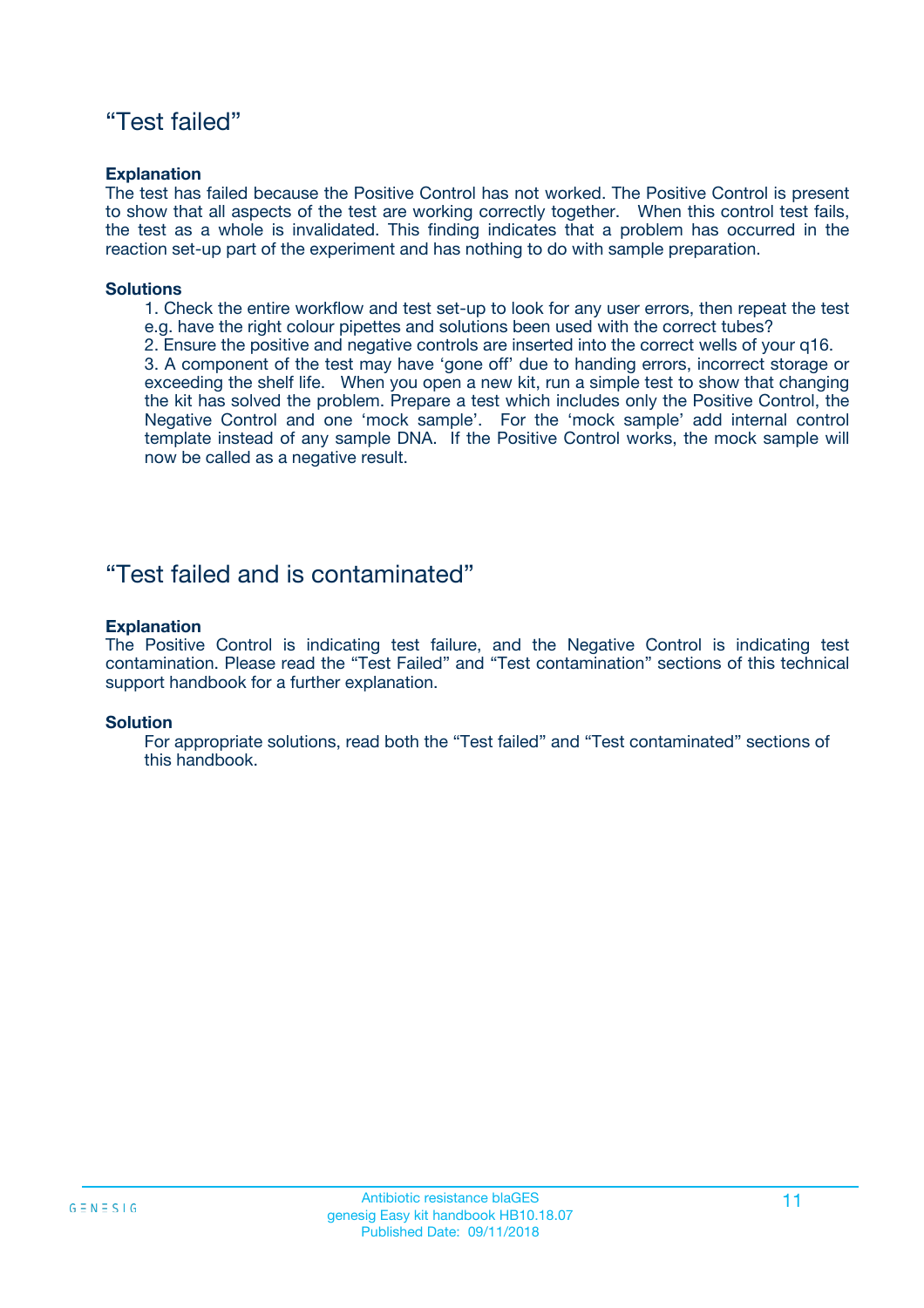## Antibiotic resistance blaGES

The widespread use of antibiotics has caused shifts in bacterial development to overcome the existing mechanisms of combating bacterial infections.

Antibiotics such as penicillin and erythromycin, which used to have a high efficacy against many bacterial species and strains, have become less effective, due to the increased resistance of many bacterial strains

Antibiotic resistance is of particular concern, not only in human medicine but also in veterinary and agricultural medicine.

The main cause for resistance development is effectively the selection and preferential growth of resistant bacteria, coupled with inhibition of susceptible strains from antibiotic use.

Additionally, the survival of bacteria often results from an inheritable resistance developed via mutation, although the growth of antibiotic resistance also occurs through horizontal gene transfer. This is more likely to happen in locations of frequent antibiotic use.

Essentially, horizontal gene transfer is another method of passing genetic information aside from traditional vertical transfer. (I.E. reproduction).

Genes that are responsible for antibiotic resistance in one species of bacteria can be transferred to another species of bacteria through various mechanisms subsequently equipping the recipient with antibiotic resistant genes.

Use of this genesig kit allows for the screening of specific mutations encoding for enzymes which enable resistance.

By screening a sample it is then possible to determine any possible resistance and then deducing a preferred format of treatment or other course of action.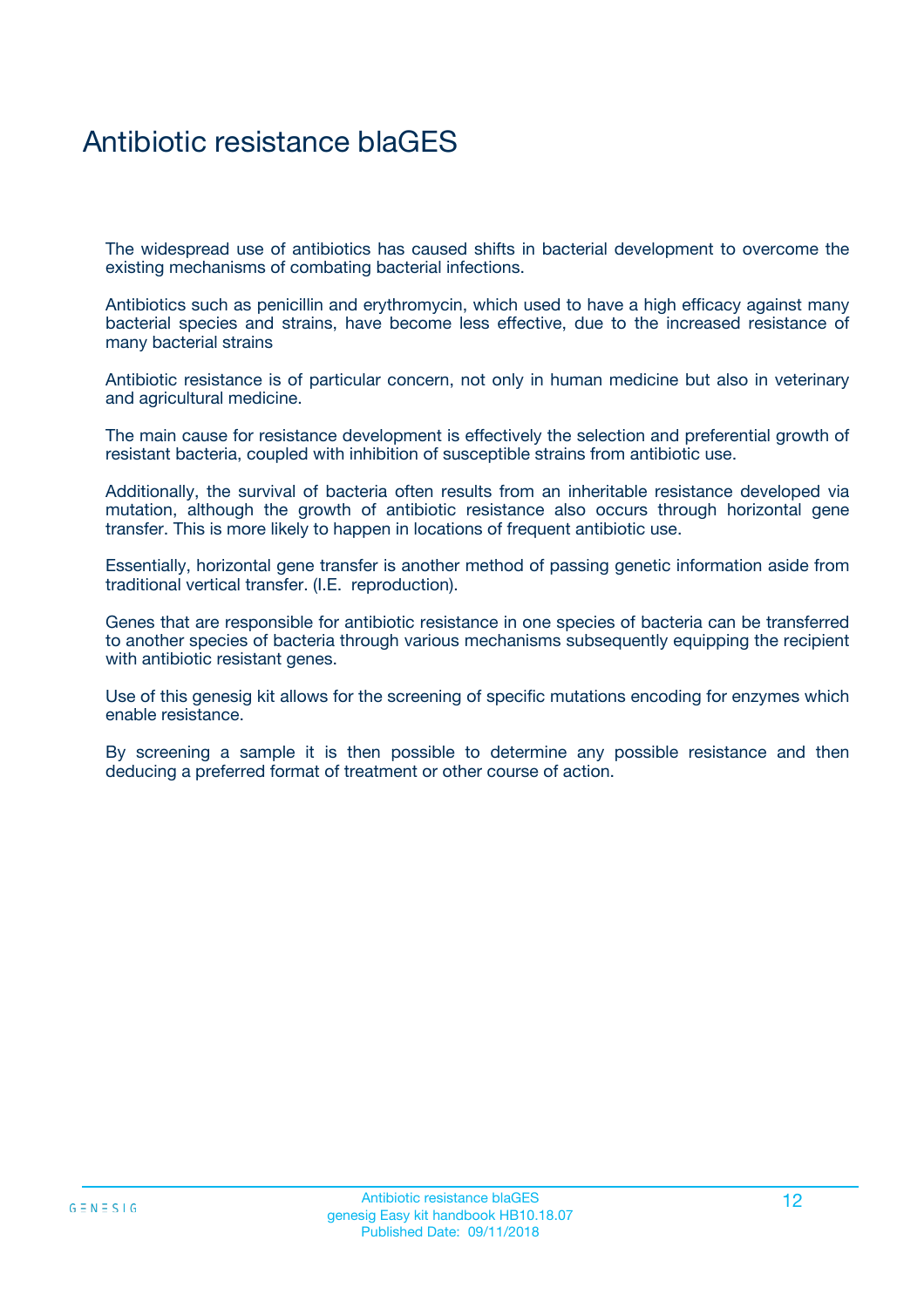### **Specificity**

The kit will detect the blaGES variant of the gene carried by the following bacterial species: Escherichia coli, Serratia marcescens, Pseudomonas aeruginosa, Acinetobacter baumannii, Enterobacter cloacae, Klebsiella pneumoniae, Klebsiella oxytoca, Aeromonas media and Aeromonas veronii.

If you require further information, or have a specific question about the detection profile of this kit then please send an e.mail to enquiry@primerdesign.co.uk and our bioinformatics team will answer your question.